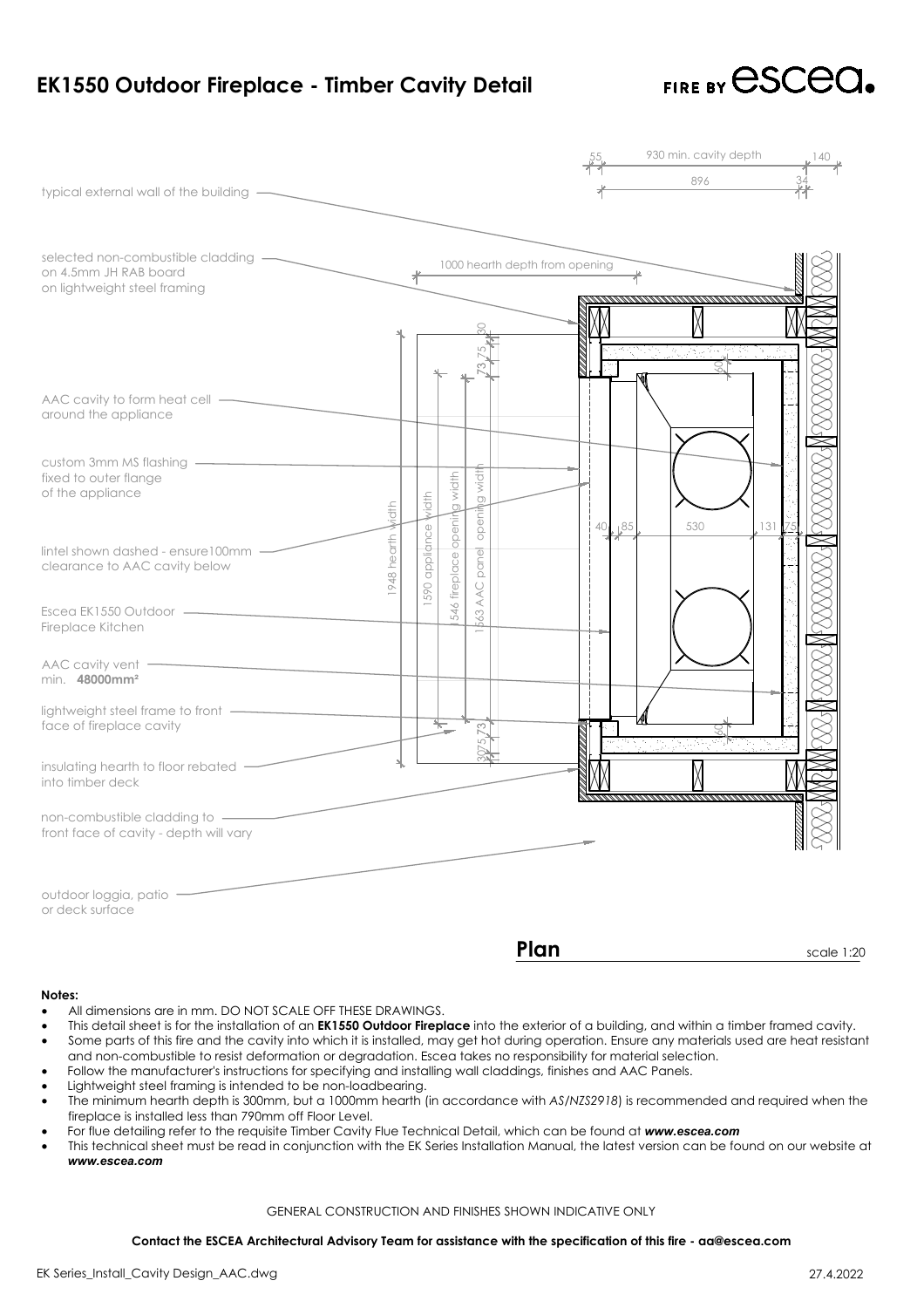| EK1550 Outdoor Fireplace - Timber Cavity Detail                                                                                                                                                                                                                                                                                                                                                                                                                                                                                                                                                                                                                                                                                                                                                                                                                                                                                                                                                                                                                                                                                                                                                                                                                        |                                                                |                    |                                   |              |         |                       |                                     | FIRE BY CSCCO |            |
|------------------------------------------------------------------------------------------------------------------------------------------------------------------------------------------------------------------------------------------------------------------------------------------------------------------------------------------------------------------------------------------------------------------------------------------------------------------------------------------------------------------------------------------------------------------------------------------------------------------------------------------------------------------------------------------------------------------------------------------------------------------------------------------------------------------------------------------------------------------------------------------------------------------------------------------------------------------------------------------------------------------------------------------------------------------------------------------------------------------------------------------------------------------------------------------------------------------------------------------------------------------------|----------------------------------------------------------------|--------------------|-----------------------------------|--------------|---------|-----------------------|-------------------------------------|---------------|------------|
| timber frame to support —<br>chimney above the roof line                                                                                                                                                                                                                                                                                                                                                                                                                                                                                                                                                                                                                                                                                                                                                                                                                                                                                                                                                                                                                                                                                                                                                                                                               |                                                                |                    |                                   |              |         | $5/5$ , 135           | 930 min. cavity depth<br>586<br>450 |               |            |
| 350/400/450 flue system -                                                                                                                                                                                                                                                                                                                                                                                                                                                                                                                                                                                                                                                                                                                                                                                                                                                                                                                                                                                                                                                                                                                                                                                                                                              |                                                                |                    |                                   |              |         |                       |                                     |               |            |
| combustible ceiling above the fire                                                                                                                                                                                                                                                                                                                                                                                                                                                                                                                                                                                                                                                                                                                                                                                                                                                                                                                                                                                                                                                                                                                                                                                                                                     |                                                                |                    |                                   |              |         |                       |                                     |               |            |
| $line$ lintel size TBC - ensure 100mm $-$<br>clearance to AAC cavity below                                                                                                                                                                                                                                                                                                                                                                                                                                                                                                                                                                                                                                                                                                                                                                                                                                                                                                                                                                                                                                                                                                                                                                                             |                                                                |                    | ppove<br>to ceiling               | Ë            |         |                       | 400<br>350                          |               |            |
| AAC Cavity dropbox to support -<br>the flue system                                                                                                                                                                                                                                                                                                                                                                                                                                                                                                                                                                                                                                                                                                                                                                                                                                                                                                                                                                                                                                                                                                                                                                                                                     |                                                                |                    | clearance                         |              |         |                       |                                     |               |            |
| selected non-combustible cladding -<br>on 4.5mm JH RAB board<br>on to lightweight steel framing                                                                                                                                                                                                                                                                                                                                                                                                                                                                                                                                                                                                                                                                                                                                                                                                                                                                                                                                                                                                                                                                                                                                                                        |                                                                |                    | $\vec{E}$<br>Έ<br>500             | 754          |         |                       | 655 appliance width                 | 131           |            |
| Escea EK1550 Outdoor -<br>Fireplace Kitchen                                                                                                                                                                                                                                                                                                                                                                                                                                                                                                                                                                                                                                                                                                                                                                                                                                                                                                                                                                                                                                                                                                                                                                                                                            | 863 min. cavity height                                         | 3 fireplace height |                                   |              |         |                       |                                     |               |            |
| custom 3mm MS flashing<br>fixed to outer flange<br>of the appliance                                                                                                                                                                                                                                                                                                                                                                                                                                                                                                                                                                                                                                                                                                                                                                                                                                                                                                                                                                                                                                                                                                                                                                                                    |                                                                | 47                 | $\overline{\mathbb{Q}}$<br>ppenij | opel<br>pane |         |                       |                                     |               |            |
| AAC cavity vent $-$<br>min. 48000mm <sup>2</sup>                                                                                                                                                                                                                                                                                                                                                                                                                                                                                                                                                                                                                                                                                                                                                                                                                                                                                                                                                                                                                                                                                                                                                                                                                       |                                                                |                    | fireplace                         | AAC          |         |                       |                                     |               |            |
| lightweight steel frame to front -<br>face of fireplace cavity                                                                                                                                                                                                                                                                                                                                                                                                                                                                                                                                                                                                                                                                                                                                                                                                                                                                                                                                                                                                                                                                                                                                                                                                         |                                                                |                    |                                   |              |         |                       |                                     |               |            |
| non-combustible cladding to -<br>front face of cavity - depth will vary                                                                                                                                                                                                                                                                                                                                                                                                                                                                                                                                                                                                                                                                                                                                                                                                                                                                                                                                                                                                                                                                                                                                                                                                |                                                                |                    |                                   |              |         |                       | <u>Para ang pagkalan</u>            |               |            |
| combustible cavity vent -<br>min. 70600mm <sup>2</sup>                                                                                                                                                                                                                                                                                                                                                                                                                                                                                                                                                                                                                                                                                                                                                                                                                                                                                                                                                                                                                                                                                                                                                                                                                 |                                                                |                    |                                   | 592          |         |                       |                                     |               |            |
| timber frame fixed to 100mm -<br>concrete slab to support weight<br>of appliance                                                                                                                                                                                                                                                                                                                                                                                                                                                                                                                                                                                                                                                                                                                                                                                                                                                                                                                                                                                                                                                                                                                                                                                       |                                                                |                    |                                   |              |         |                       |                                     |               |            |
| insulating hearth to rebated -<br>into timber deck                                                                                                                                                                                                                                                                                                                                                                                                                                                                                                                                                                                                                                                                                                                                                                                                                                                                                                                                                                                                                                                                                                                                                                                                                     |                                                                |                    |                                   |              | ನು ಹಂಬ್ |                       |                                     |               |            |
| external wall foundation and<br>concrete slab                                                                                                                                                                                                                                                                                                                                                                                                                                                                                                                                                                                                                                                                                                                                                                                                                                                                                                                                                                                                                                                                                                                                                                                                                          |                                                                |                    |                                   |              |         | <b>Section - Side</b> |                                     |               | scale 1:20 |
| Notes:<br>All dimensions are in mm. DO NOT SCALE OFF THESE DRAWINGS.<br>$\bullet$<br>This detail sheet is for the installation of an <b>EK1550 Outdoor Fireplace</b> into the exterior of a building, and within a timber framed cavity.<br>$\bullet$<br>Some parts of this fire and the cavity into which it is installed, may get hot during operation. Ensure any materials used are heat resistant<br>$\bullet$<br>and non-combustible to resist deformation or degradation. Escea takes no responsibility for material selection.<br>Follow the manufacturer's instructions for specifying and installing wall claddings, finishes and AAC Panels.<br>$\bullet$<br>Lightweight steel framing is intended to be non-loadbearing.<br>$\bullet$<br>The minimum hearth depth is 300mm, but a 1000mm hearth (in accordance with AS/NZS2918) is recommended and required when the<br>$\bullet$<br>fireplace is installed less than 790mm off Floor Level.<br>For flue detailing refer to the requisite Timber Cavity Flue Technical Detail, which can be found at www.escea.com<br>$\bullet$<br>This technical sheet must be read in conjunction with the EK Series Installation Manual, the latest version can be found on our website a<br>$\bullet$<br>www.escea.com |                                                                |                    |                                   |              |         |                       |                                     |               |            |
|                                                                                                                                                                                                                                                                                                                                                                                                                                                                                                                                                                                                                                                                                                                                                                                                                                                                                                                                                                                                                                                                                                                                                                                                                                                                        | <b>GENERAL CONSTRUCTION AND FINISHES SHOWN INDICATIVE ONLY</b> |                    |                                   |              |         |                       |                                     |               |            |
| Contact the ESCEA Architectural Advisory Team for assistance with the specification of this fire - aa@escea.com                                                                                                                                                                                                                                                                                                                                                                                                                                                                                                                                                                                                                                                                                                                                                                                                                                                                                                                                                                                                                                                                                                                                                        |                                                                |                    |                                   |              |         |                       |                                     |               |            |
| EK Series_Install_Cavity Design_AAC.dwg                                                                                                                                                                                                                                                                                                                                                                                                                                                                                                                                                                                                                                                                                                                                                                                                                                                                                                                                                                                                                                                                                                                                                                                                                                |                                                                |                    |                                   |              |         |                       |                                     |               | 27.4.2022  |

- 
- All dimensions are in mm. DO NOT SCALE OFF THESE DRAWINGS.<br>This detail sheet is for the installation of an **EK1550 Outdoor Fireplace** into the exterior of a building, and within (<br>Some parts of this fire and the cavity int Notes:<br>• All dimensions are in mm. DO NOT SCALE OFF THESE DRAWINGS.<br>• This detail sheet is for the installation of an **EK1550 Outdoor Fireplace** into the exterior of a building, and within a timber framed cavity.<br>• Some pa Notes:<br>• All dimensions are in mm. DO NOT SCALE OFF THESE DRAWIN<br>• This detail sheet is for the installation of an **EK1550 Outdoor Fir**<br>• Some parts of this fire and the cavity into which it is installed,<br>• Follow the manu For flue detailing refer to the requisite Timber Cavity Flue Technical Detail, which can be found at **Some parts** of this fire and the cavity into which it is installed, may get hot during operation. Ensure any materials a **Contact the ESCEA Architectural Advisory Team for assistance with the specification of this fire - aa@escea.com**<br>
Contact the Simurchian Strapeticular Strapeticular Strapeticular steel framing is intended to be non-loadbe
- 
- 
- Follow the manufacturer's instructions for specifying<br>Lightweight steel framing is intended to be non-load<br>The minimum hearth depth is 300mm, but a 1000mr<br>fireplace is installed less than 790mm off Floor Level. and non-combustible to resist deformation or degradation. Escea takes no responsibility for material selection.<br>
Follow the manufacturer's instructions for specifying and installing wall claddings, finishes and AAC Panels.
- 
- For flue detailing refer to the requisite Timber Cavity Flue Technical Detail, which can be found at www.escea.com<br>This technical sheet must be read in conjunction with the EK Series Installation Manual, the latest version